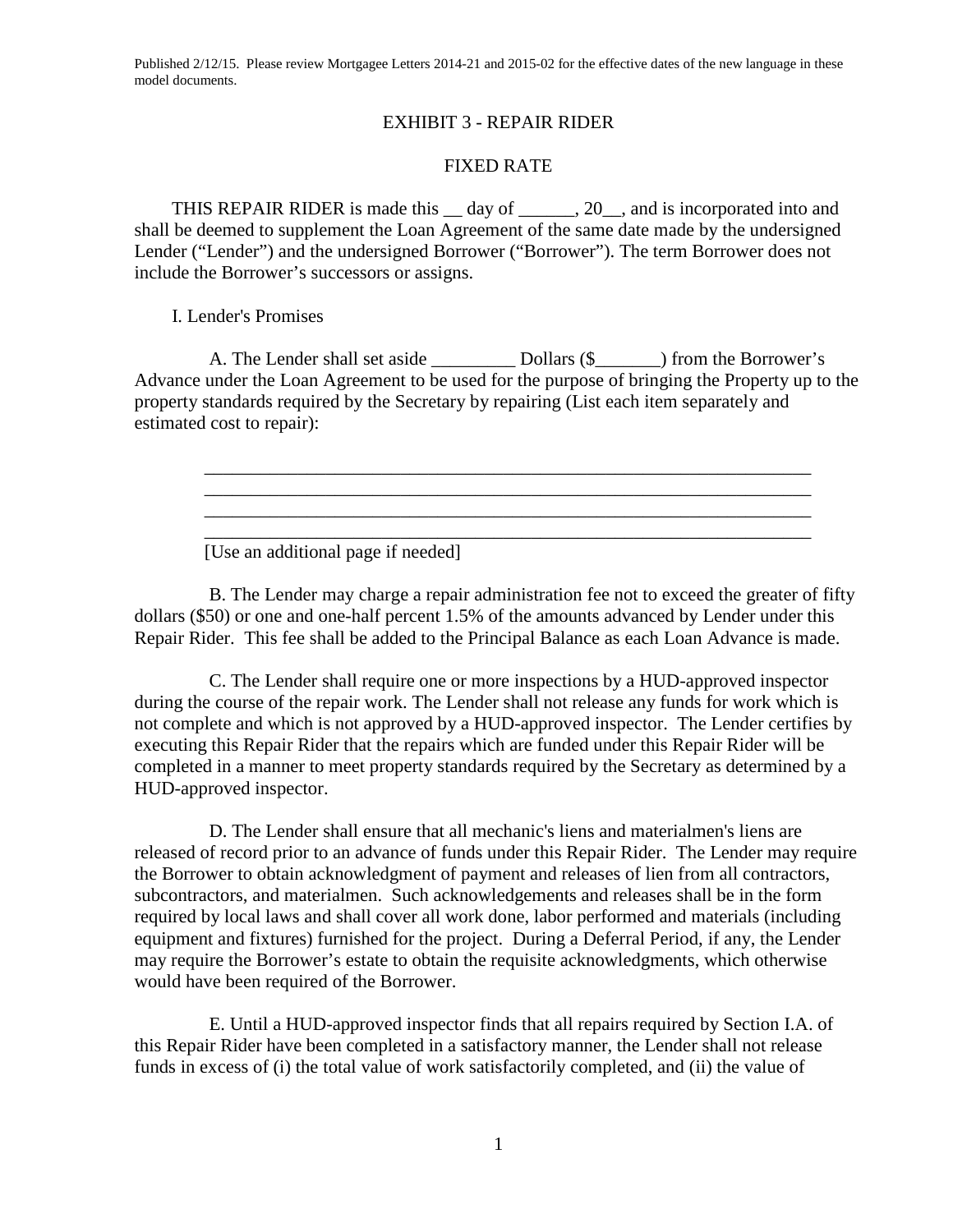materials or equipment delivered to, and suitably stored at, the site but not yet incorporated in the work, less (iii) ten percent holdback, less (iv) prior advances under this Repair Rider.

F. Lender shall release the funds to pay Repair costs to Borrower and the contractor(s) jointly when permitted by Section I.E. of this Repair Rider and shall add the cost of the repairs to the Principal Balance under the Loan Agreement. During a Deferral Period, if any, the Lender may only release funds permitted by Section I.E. of this Repair Rider to the contractor(s). A Lender may directly reimburse a Borrower under this Repair Rider, but only for the actual cost of materials and only in the amount supported by documentation, invoices or sales receipts, for materials ordered and paid for by the Borrower.

G. Lender shall not disburse to the Borrower any excess or unused funds under this Repair Rider.

## II. Borrower's Promises

A. The Borrower will complete all repairs required by Section I.A. of this Repair Rider so that the Property meets the property standards required by the Secretary as determined by a HUD approved inspector.

B. Borrower shall cause work to begin on \_\_\_\_\_\_\_\_, 20\_\_. Borrower shall have work completed by 20. Work is to be performed with reasonable diligence. Should Borrower fail to comply with these terms, until all repair work is satisfactorily completed Lender shall not make any further payments under the Loan Agreement except for payment of repairs required by Section I.A. of this Repair Rider and Loan Advances required under Section 4.6 of the Loan Agreement.

C. Borrower will cause all improvements to be made in a workmanlike manner and in accordance with all applicable statutes and regulations. All licenses, permits and privileges required by local governmental authorities to rehabilitate the property will be obtained by the Borrower(s) or his/her contractor.

D. Borrower will furnish such records, contracts, bills and other documents relating to the Property and improvements as the Lender may require.

E. Without prior written consent of Lender, no materials, equipment, fixtures or any part of improvements financed with this loan shall be purchased or installed subject to conditional sales contracts, security agreements, lease agreements or other arrangements whereby title is retained or the right is reserved or accrues to anyone to remove or repossess any item, or to consider it as personal property.

F. Notwithstanding anything to the contrary herein, the Borrower's successors and assigns will be bound to perform Borrower's obligations under this Repair Rider.

G. Third-Party Beneficiary. Except as set forth in Article 4 and Section 3.3. of the Loan Agreement for the Secretary and except for Section 3.2 of the Loan Agreement only for an